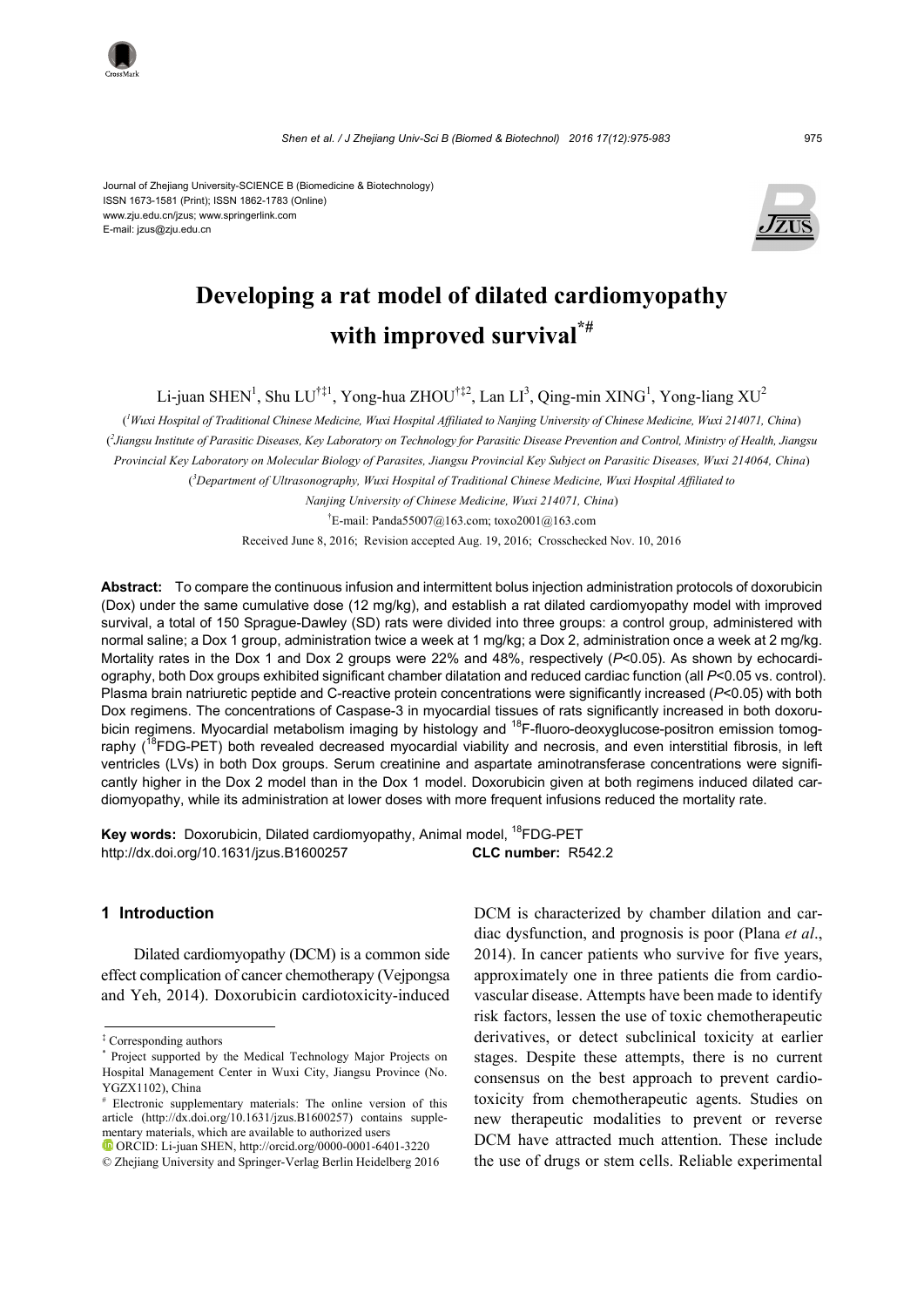models for identifying new targets and testing new treatments are needed.

Doxorubicin is a common antineoplastic agent of the anthracycline group that was isolated from fungal cultures of *Streptomyces peucetius* var. (Carvalho *et al*., 2009). Doxorubicin has a special affinity for the myocardium, and can induce DCM and congestive heart failure in cancer patients. Once congestive heart failure is diagnosed, the five year mortality rate becomes 50%. Reliable models of DCM using doxorubicin as the inducer are needed to better understand the mechanisms involved.

A DCM model was successfully established by intraperitoneally injecting rats with doxorubicin at a dose of 2 mg/kg once a week for six weeks (Turakhia *et al*., 2007). A previous study also revealed that the mortality for this model is high (>50%). Delgado-Roche *et al*. (2014) induced DCM in a rat model with intraperitoneal doxorubicin at 1 mg/kg twice a week for six weeks. However, in their study, they did not evaluate survival as a major endpoint. Gava *et al*. (2013) induced DCM in a rabbit model with intraperitoneal doxorubicin at 1 mg/kg twice a week for six weeks. They found that doxorubicin induced pathology in the left and right ventricles, and concluded that administration at a dose of 1 mg/kg twice a week for six weeks is safe and sufficient to induce DCM in rabbits. The aim of the present study was to compare the standard administration protocol with the new administration protocol, which each had the same cumulative dose, but were divided into more frequent administrations, aiming to determine whether DCM would continue to occur, but with reduced mortality.

## **2 Materials and methods**

#### **2.1 Animal model and grouping**

A total of 150 male Sprague-Dawley (SD) rats (eight weeks old, weighing 250–280 g) were randomized into three experimental groups, which consisted of 50 rats each: the control group, which received saline  $(0.9\%~(9~\text{g/L})$  NaCl) by intraperitoneal injection; the Dox 1 group, which received doxorubicin by intraperitoneal injection at a dose of 1 mg/kg twice a week for six weeks; Dox 2 group, received doxorubicin by intraperitoneal injection at a dose of 2 mg/kg once a week for six weeks. Rats were treated for six weeks, and observed for two weeks. All animals were sacrificed eight weeks after the treatments were started, when the rats were four months of age.

## **2.2 Echocardiography**

At four months of age, the rats were anesthetized with 10% chloral hydrate (3 ml/kg, intraperitoneal). Body hair was removed by shaving the chest region, and echocardiography was performed to assess cardiac morphology and function using a Philips CX50 ultrasound (Royal Dutch Philips Electronics Ltd., Amsterdam, Dutch) with a 12-MHz transducer. Images were gated to the electrocardiogram. A parasternal short axis view in the middle of the left ventricle (LV) at the level of papillary muscles was used for analysis. The LV end-systolic diameter (LVESD) and end-diastolic diameter (LVEDD) were measured. Fractional shortening (FS) was calculated as (LVEDD−  $LVESD$ )/ $LVEDD\times100\%$ , and was calculated as a percentage (%). LV ejection fraction (LVEF) was calculated from the dimension values as  $(LVEDD<sup>3</sup> -$ LVESD<sup>3</sup>)/LVEDD<sup>3</sup> $\times$ 100%, and was calculated as a percentage (%). For each variable, images from three cardiac cycles were analyzed and averaged for each rat.

## **2.3 Plasma BNP and CRP, and serum CREA and AST**

Twelve hours after echocardiography acquisition, uncoagulated blood was collected from the orbital venous plexus, anticoagulated with ethylene diamine tetraacetic acid (EDTA), and centrifuged at 13 000 r/min for 10 min. Serum was stored at −80 °C until further testing. Plasma brain natriuretic peptide (BNP) and C-reactive protein (CRP) concentrations were measured by enzyme-linked immunosorbent assay (ELISA), according to the manufacturer's instructions. Serum creatinine (CREA) and aspartate aminotransferase (AST) concentrations were measured by ELISA.

#### **2.4 Caspase-3 mRNA analysis**

Animals were euthanized with KCl (2 mol/L, intravenous). The heart was removed and rinsed with phosphate buffered saline (PBS), followed by the removal of the LV free wall. The excised myocardium was sliced into sections, and one section was snap-frozen at  $-80$  °C for mRNA evaluation by quantitative real-time polymerase chain reaction (PCR). The housekeeping gene *β-actin* was used as a reference gene. The gene sequences used are shown in Table 1.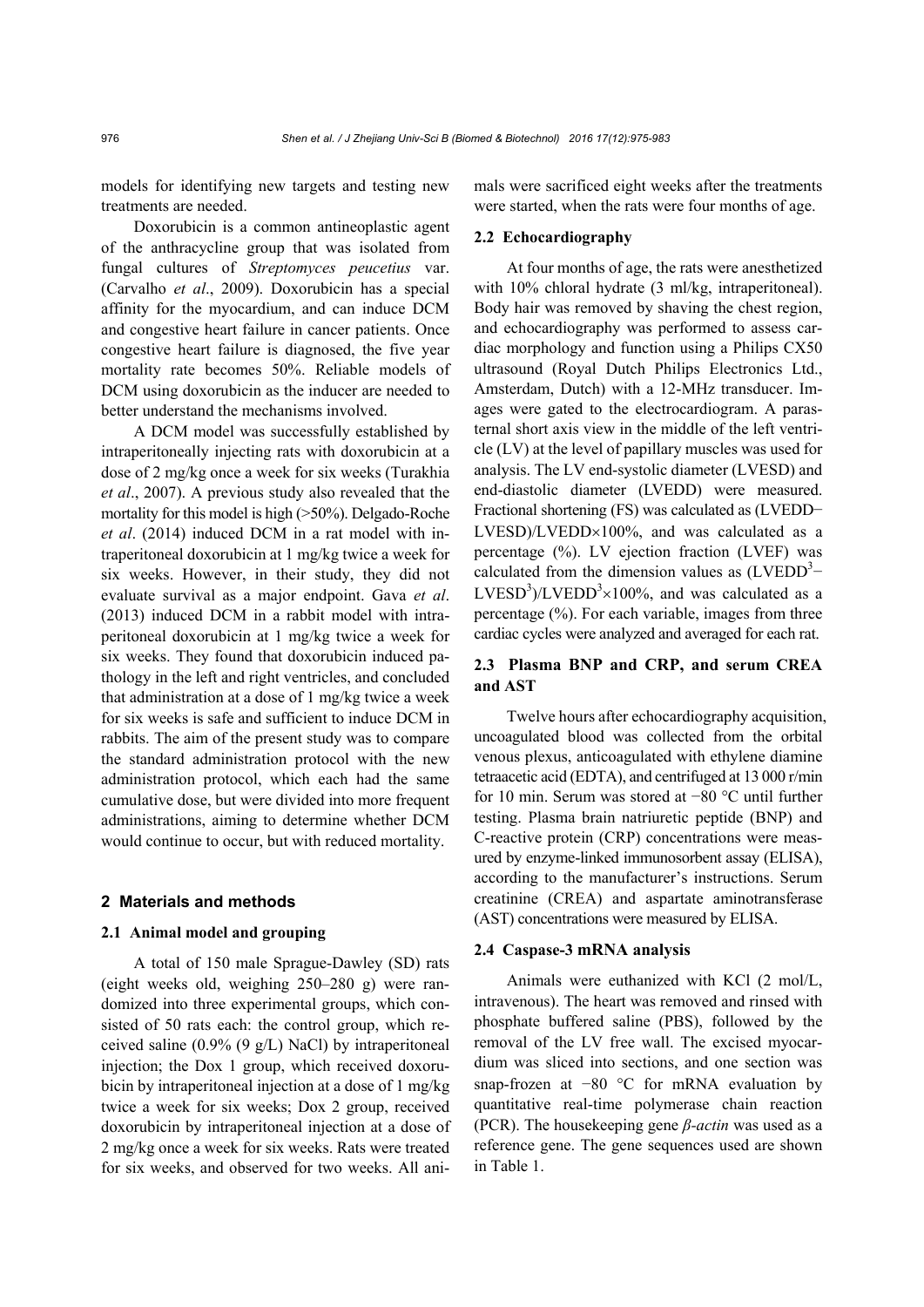**Table 1 Sequences of target gene** *HMGB1* **and** *β-actin*

| Name       | Sequence $(5' \rightarrow 3')$ | Product<br>(bp) |
|------------|--------------------------------|-----------------|
|            | HMGB1 F: CTGGACTGCGGTATTGAG    | 102             |
|            | R: GGGTGCGGTAGAGTAAGC          |                 |
| $B$ -actin | F: GACAACTTTGGCATCGTGGA        |                 |
|            | R: ATGCAGGGATGATGTTCTGG        |                 |

F: forward; R: reverse

#### **2.5 Histological analysis**

Autopsy was performed on all animals that died before completing the study protocol. Surviving animals were euthanized with KCl (2 mol/L, intravenous). The heart was removed and rinsed with PBS, the septal wall myocardial tissue was fixed in 10% formalin and embedded in paraffin, and the sections (5 μm thick) were evaluated with hematoxylin and eosin (H & E) staining for microscopic observation. Animals that survived until the end of the study protocol were included in the histological analysis.

# **2.6 Myocardial metabolism imaging by 18FDG-PET/computed tomography (CT)**

Positron emission tomography (PET) has been used to monitor LV dilation in rats (Stegger *et al*., 2005; Handa *et al*., 2007). The Siemens Inveon P120 PET scanner (Siemes, Inveon Dedicate, Germany) was used for PET imaging. The rats were fasted and water was withheld for 8 h before imaging to prevent interference from glucose during the imaging. After placing a catheter into the tail vein, rats were anesthetized with 10% chloral hydrate (3 ml/kg, intraperitoneal). The rats were positioned in the prone position within the PET scanner, and were kept warm with a heating pad. Core body temperature was maintained at 37 °C through the continuous monitoring of rectal temperature. After the intravenous administration of 2-deoxy-2- $(^{18}F)$ fluoro-D-glucose (FDG; (19 $\pm$ 5) MBq), an electro-cardiogram (ECG)-gated emission recording followed throughout the interval 60–90 min after tracer injection, and was concluded by a 7-min transmission scan as previously described, which was obtained to assess myocardial viability (Gava *et al*., 2013). Standard uptake value was defined using the following formula: intensity of the radioactivity of the region of interest (MBq/ml)/(radioactivity intensity of injected  ${}^{18}$ FDG (MBq)×body weight (g)).

#### **2.7 Statistical analysis**

All data were processed with SPSS 21.0 software (Statistical Product and Service Solutions, Chicago, USA) and expressed as mean±standard deviation (SD). Kaplan-Meier analysis was performed to determine differences in survival rates. For parametric data, repeated measures analysis of variance (ANOVA) was used to compare the body weight in the four groups, and one-way ANOVA was used for the remaining continuous variables. When a statistically significant difference was observed among groups, a least significant difference test or Dunnett's test was performed. A *P*-value of <0.05 was considered statistically significant.

#### **3 Results**

#### **3.1 General state of health**

In Dox 1 and Dox 2 treated rats, body hair was ruffled and alopecia occurred. In addition, physical activity was reduced, and the rats ingested less food. Body weight was significantly reduced by the third week of injection, and the reduction in body weight was greater in the Dox 2 group than in the Dox 1 group (Fig. 1).



**Fig. 1 Changes of body weight in three groups**  Values are presented as mean±standard deviation

#### **3.2 Mortality**

There were no deaths in the saline-treated vehicle control group throughout the experiment, which was expected. Twenty-two percent (11/50) of the rats died in the Dox 1 group, while 48% (24/50) of rats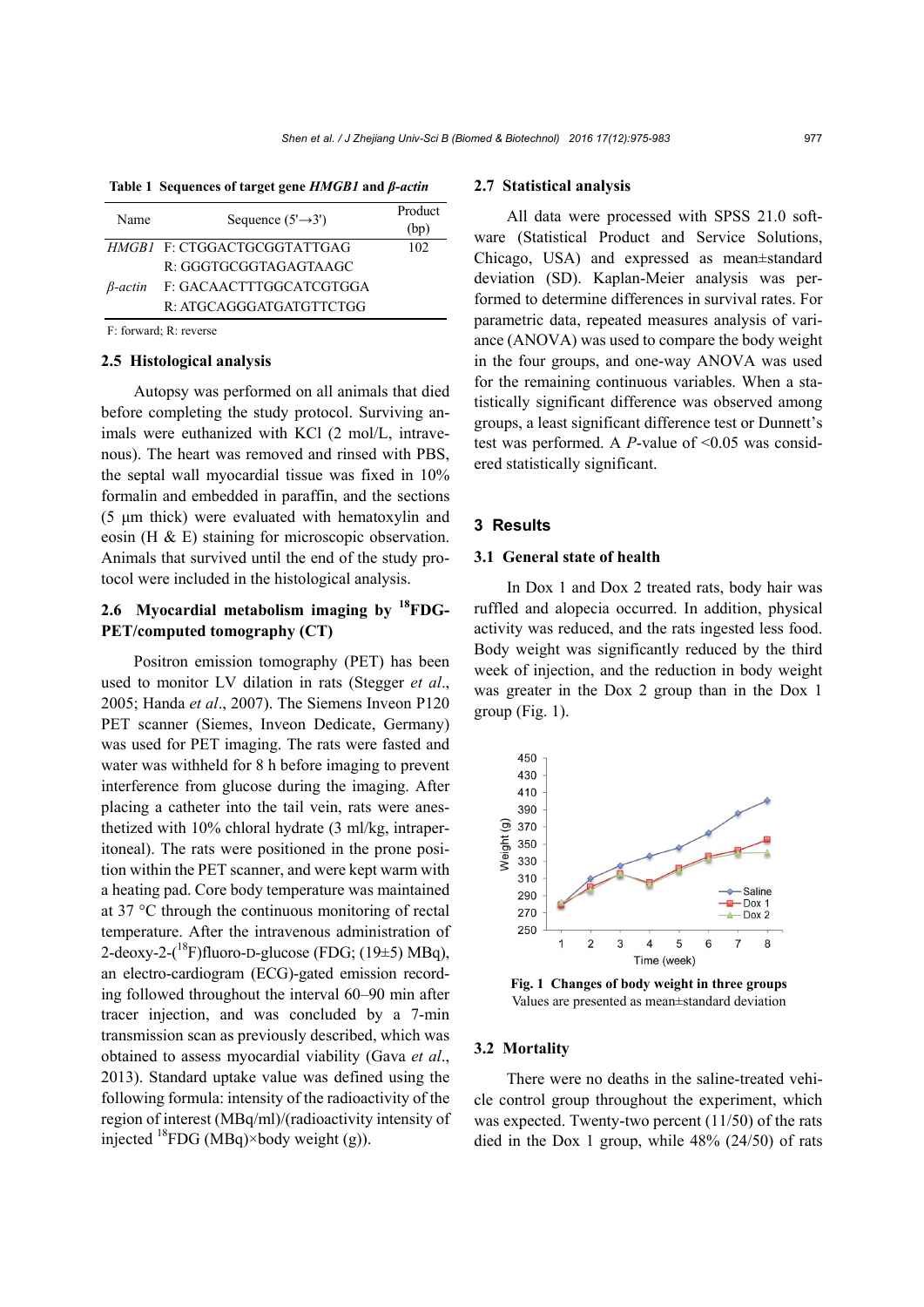died in the Dox 2 group (*P*<0.001, by Kaplan-Meier analysis). Deaths were attributed to acute heart failure, serious gastrointestinal tract hemorrhage, or sudden cardiac death (Fig. 2).



**Fig. 2 Survival rate in three groups**  Survival rate in the Dox 1 group was 78%, while mortality in the Dox 2 group was  $52\%$  ( $P < 0.001$ )

## **3.3 Echocardiography**

Significant LV chamber dilatation was present in the Dox 1 and Dox 2 groups, compared to the control group, as evidenced by increased LVEDD and LVESD. As a result, there was a significant reduction in systolic function in the Dox 1 and Dox 2 groups, with decreased LVEF and FS (Table 2, Fig. 3).

## **3.4 Plasma BNP**

Plasma BNP levels were significantly higher in the Dox 1 and Dox 2 groups, compared with the control group (Table 3, Fig. 4; *P*<0.05 for both vs. the control group), which was consistent with the development of congestive heart failure.

## **3.5 Caspase-3 mRNA**

Caspase-3 mRNA was significantly higher in the myocardium of rats in the Dox 1 and Dox 2 groups

| Table 2 Echocardiographic findings at Week 8 |        |              |                            |                              |                        |                        |
|----------------------------------------------|--------|--------------|----------------------------|------------------------------|------------------------|------------------------|
| Group                                        | Number | HR(bpm)      | $LVEDD$ (mm)               | $LVESD$ (mm)                 | LVEF $(\% )$           | FS(%)                  |
| Saline                                       | 50     | $403 \pm 31$ | $5.30\pm0.79$              | $2.30\pm0.30$                | $89 \pm 30$            | $57 + 35$              |
| Dox 1                                        | 41     | $398 \pm 36$ | $6.07\pm0.68$ <sup>*</sup> | $3.93\pm0.33$ <sup>*</sup>   | $72\pm46$ <sup>*</sup> | $37\pm33$ <sup>*</sup> |
| Dox 2                                        | 26     | $402\pm45$   | $6.02\pm0.59$ <sup>*</sup> | $3.89 \pm 0.28$ <sup>*</sup> | $73{\pm}40^*$          | $33\pm29$ <sup>*</sup> |

Values are presented as mean±standard deviation. \* *P*<0.05, vs. saline vehicle control. HR: heart rate; bpm: beat per minute; LVEDD: left ventricle end-diastolic diameter; LVESD: left ventricle end-systolic diameter; LVEF: left ventricle ejection fraction; FS: fractional shortening





Values are presented as mean±standard deviation. \* *P*<0.05, vs. the control normal group. LVEDD: left ventricle end-diastolic diameter; LVESD: left ventricle end-systolic diameter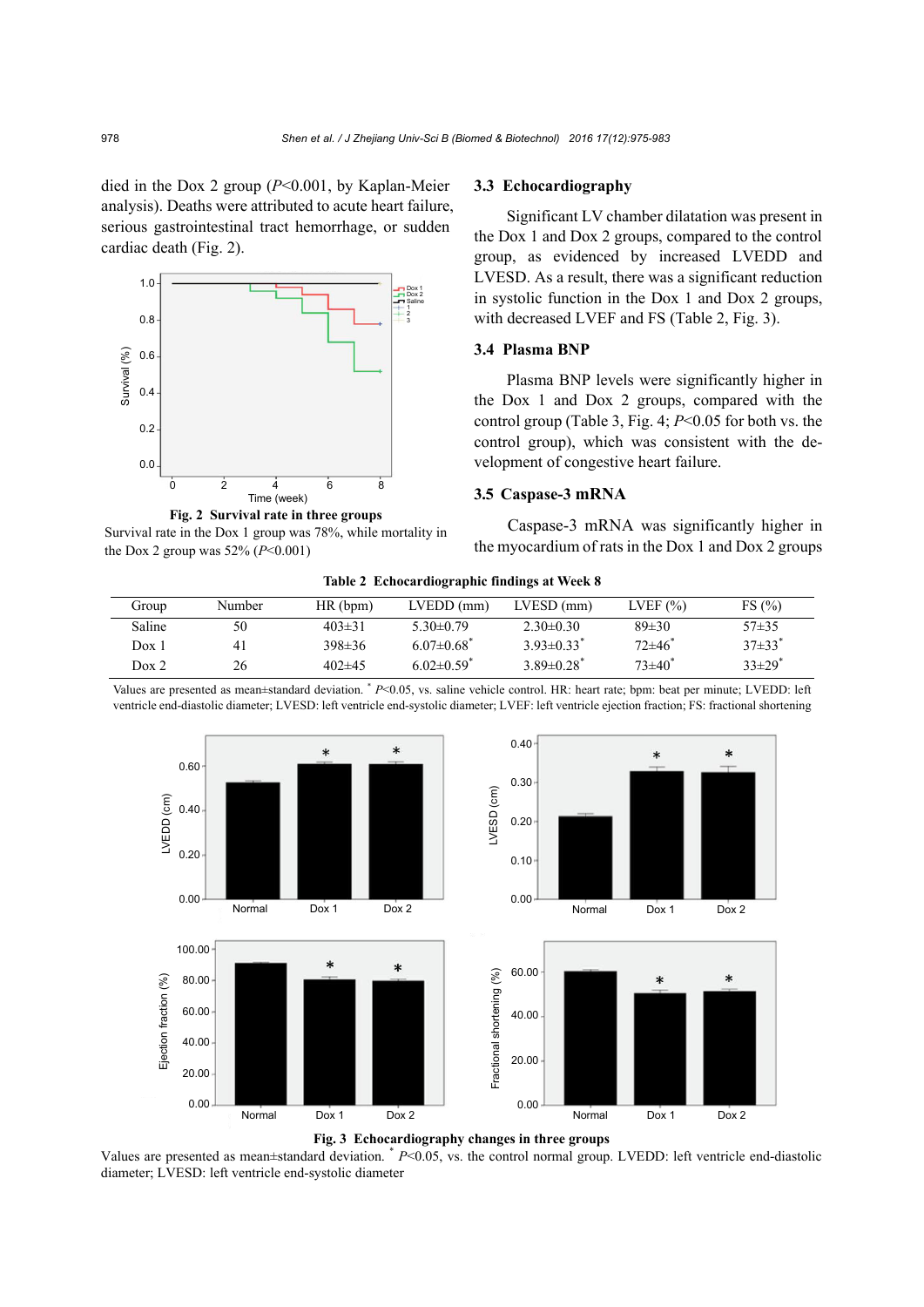**Table 3 Plasma BNP levels at Week 8** 

| Group            | Number | $BNP$ (pg/ml)              |
|------------------|--------|----------------------------|
| Saline           | 50     | $289 \pm 17$               |
| Dox <sub>1</sub> | 41     | $468 \pm 133$ <sup>*</sup> |
| Dox <sub>2</sub> | 26     | $497 \pm 99$ <sup>*</sup>  |

Values are presented as mean $\pm$ standard deviation.  $* P \le 0.05$ , vs. saline vehicle control. BNP: brain natriuretic peptide



**Fig. 4 Changes of plasma brain natriuretic levels in three groups** 

Values are presented as mean±standard deviation. \* *P*<0.05 vs. the control group. BNP: brain natriuretic peptide

than of rats in the control group (Table 4, Fig. 5; *P*<0.05 for both vs. the control group).

#### **3.6 Histological analysis**

Myocardial samples collected from rats in the control group revealed no histopathological changes, as expected. Myocardial samples obtained from the Dox 1 and Dox 2 groups revealed extensive cardiomyocyte vacuolization, degeneration and necrosis, interstitial edema, inflammatory cell infiltration, and replacement fibrosis (Fig. 6).

## **3.7 Myocardial metabolism imaging by 18FDG-PET/CT**

Myocardial metabolism imaging by <sup>18</sup>FDG-PET/ CT revealed a significant decrease in standard uptake values for FDG uptake, indicating reduced myocardial viability in both Dox 1 and Dox 2 groups (Table 5, Fig. S1).

## **3.8 Serum CREA and AST, and plasma CRP**

Serum CREA and AST, and plasma CRP levels were significantly higher in the Dox 1 and Dox 2 groups than in the control group. Serum CREA and AST, and plasma CRP levels were significantly higher in the Dox 2 group than the Dox 1 group (Table 6, Figs. 7 and 8).

**Table 4 Caspase-3 mRNA expression at Week 8** 

| Group            | Number | Caspase-3                    |
|------------------|--------|------------------------------|
| Saline           | 50     | $0.79 \pm 0.29$              |
| Dox <sub>1</sub> | 41     | $1.39 \pm 0.48$ <sup>*</sup> |
| Dox <sub>2</sub> | 26     | $1.38 \pm 0.50^{\circ}$      |

Values are presented as mean±standard deviation. \* *P*<0.05, vs. saline vehicle control



Values are presented as mean±standard deviation. \* *P*<0.05, vs. the control normal group



**Fig. 6 Histolopathological analysis** 

Representative hematoxylin and eosin stained sections for the control group (left), Dox 1 (middle), and Dox 2 (right); both cross section (upper) and vertical section (lower). The control group revealed no histopathological changes. Myocardial samples from the Dox 1 and Dox 2 groups revealed vacuolization, interstitial edema, degeneration, necrosis, inflammatory cell infiltration and fibrosis (10×20 magnification)

**Table 5 Standard FDG uptake values (SUV) in the myocardium at Week 8** 

| Group            | Number | <b>SUV</b>              |
|------------------|--------|-------------------------|
| Saline           | 50     | $9.4 \pm 2.1$           |
| Dox <sub>1</sub> | 41     | $5.8 \pm 1.0^{\degree}$ |
| Dox <sub>2</sub> | 26     | $5.7 \pm 1.2^*$         |

Values are presented as mean±standard deviation. \* *P*<0.05, vs. saline vehicle control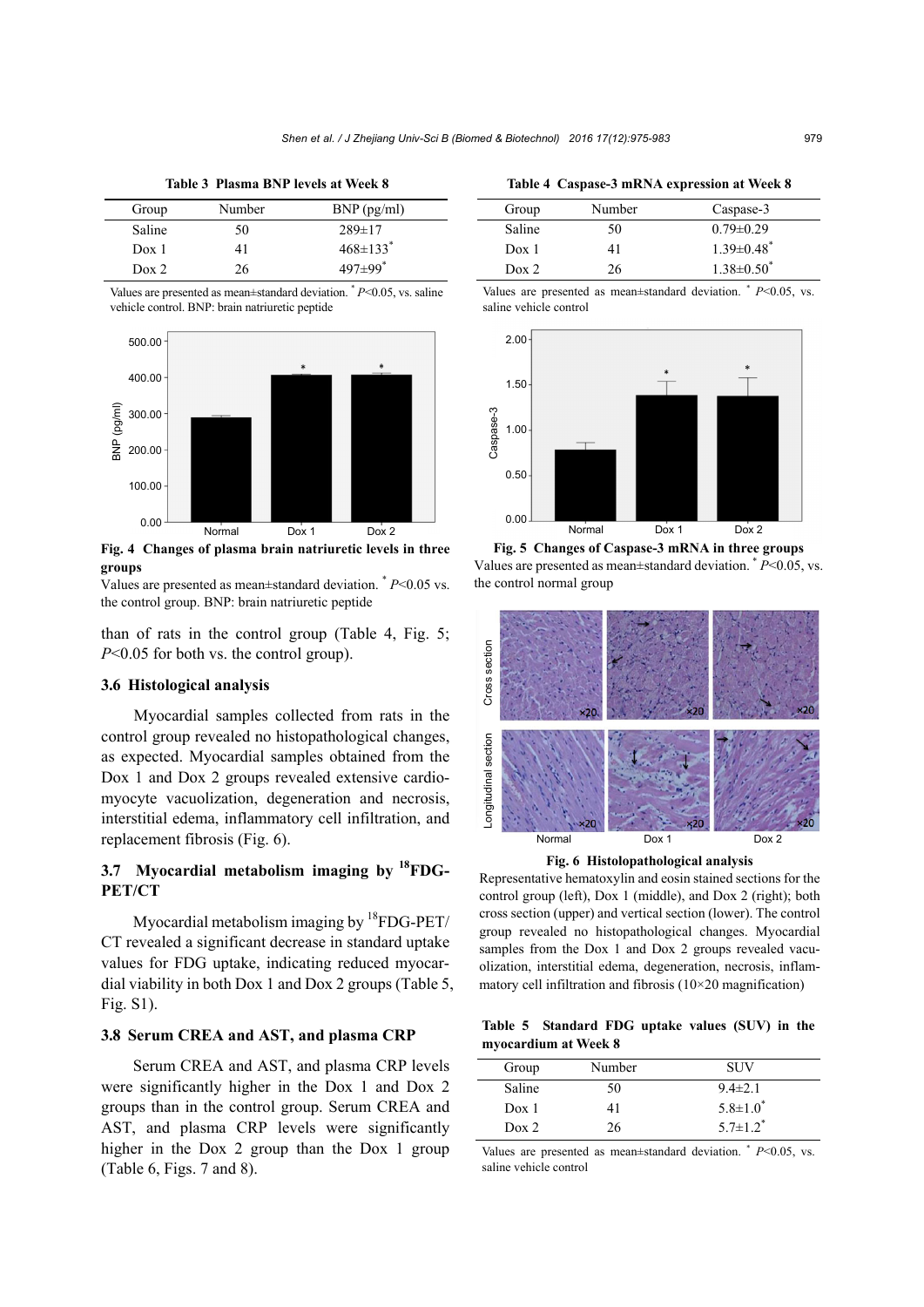| Group  | Number | Creatinine $(\mu \text{mol/L})$ | AST (U/L)                                              | $CRP$ (ng/ml)               |
|--------|--------|---------------------------------|--------------------------------------------------------|-----------------------------|
| Saline | 50     | $23.8 \pm 3.7$                  | 119.4±4.2                                              | $31.9 \pm 3.4$              |
| Dox 1  | 41     | $64.0 \pm 10.3$ <sup>*</sup>    | $202.6 \pm 37.1$                                       | $43.4 \pm 2.1$ <sup>*</sup> |
| Dox 2  | 26     | 97.1 $\pm$ 6.1 <sup>*</sup>     | $272.0 \pm 13.3^{\ast}$ <sup><math>\Delta</math></sup> | 55.1 $\pm$ 4.6 <sup>*</sup> |

**Table 6 Serum creatinine, aspartate aminotransferase (AST), and plasma C-reactive protein (CRP) levels at Week 8** 

Values are presented as mean±standard deviation. \* *P*<0.01, vs. saline vehicle control; <sup>Δ</sup> *P*<0.01, vs. Dox 1



**Fig. 7 Changes of serum creatinine (CREA) and aspartate aminotransferase (AST) levels in three groups**  Values are presented as mean $\pm$ standard deviation. \* *P*<0.05, vs. the control group; \* *P*<0.01, vs. Dox 1



**Fig. 8 Changes of plasma CRP levels in three groups**  Values are presented as mean±standard deviation. \* *P*<0.05, vs. the control group;  ${}^{k}P<0.01$ , vs. Dox 1. CRP: C-reactive protein

## **4 Discussion**

The goal of this study was to compare different administration times (once a week vs. twice a week) of doxorubicin, and to establish the rat DCM model that reduces animal usage. The major findings of this study revealed that the twice a week injection of 1 mg/kg for six weeks could generate LV dilation, reduce myocardial viability, and induce histopathological changes, which is consistent with DCM. Furthermore, these results indicate that doxorubicin

can be used in rats at a concentration that induces DCM, while more than doubling the survival rate. This model would be useful for mechanistic studies in exploring causes and consequences of chemotherapyinduced cardiotoxicity.

Several other laboratories have used similar protocols to generate DCM models using doxorubicin injection. Yu *et al*. (2013) used a dose of 2.5 mg/kg of doxorubicin, which was intravenously administered twice a week for eight weeks. Other studies (Leontyev *et al*., 2013) used 2.5 mg/kg doses administered by intraperitoneal injection once a week for six weeks. Gu *et al*. (2012) induced DCM in a rat model using six equal doses of intraperitoneal doxorubicin, for a total dose of 15 mg/kg, which was administered for over two weeks. However, due to the leakage of doxorubicin from the intravenous injection, many of these protocols resulted in serious phlebitis, and even blocked blood vessels, which contributed to increased morbidity and mortality through mechanisms that are not clinically relevant. Although some researchers did not report the mortality rates in their studies, this study, as well as other studies, have reported high mortality that exceeded 50% for these protocols (Ishida *et al*., 2004; Baba *et al*., 2007; Iwata *et al*., 2013). The author has previously reported a mortality rate of 54% when doxorubicin was injected intraperitoneally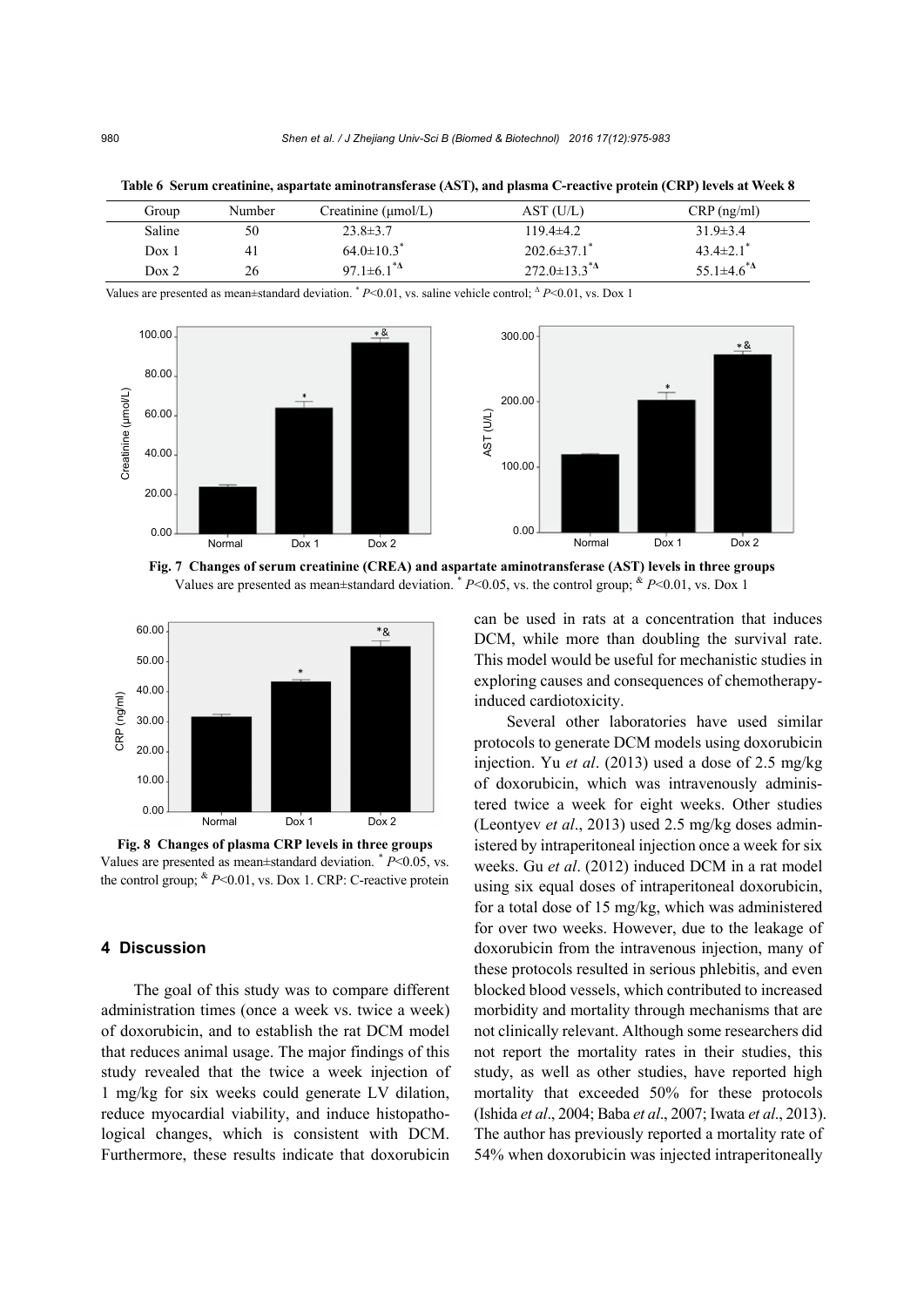at doses of 2 mg/kg once a week in rats. Gu *et al*. (2012) induced DCM in a rabbit model with intraperitoneally administered doxorubicin (1 mg/kg, twice a week) for six weeks, and demonstrated that this method is safe and sufficient to induce DCM in rabbits. This is the reason the author used a similar protocol in rats.

Doxorubicin is associated with a dose-dependent cardiotoxicity that can progress to heart failure, and the administration of doses over 1 mg/kg results in worse survival rates and classic signs of DCM (Hayward and Hydock, 2007). In the present study, the investigators found that the administration of 1 mg/kg twice weekly in rats was safe and without high mortality rates, allowing reliable assessments at the end of the study. Similar to humans and other animal models, the toxic potential of doxorubicin in rats depends on the dose administered and the time course of administration (e.g. once or twice weekly). The high mortality in the Dox 2 group can be explained by the high toxicity potential of the drug in several organs. Nephrotoxicity, hepatotoxicity, and myelosuppression are noted as side effects in addition to its well-described cardiotoxicity effects, which limit the use of doxorubicin (Kalender *et al*., 2005; Bardi *et al*., 2007). Our findings are consistent with previous research results. In the present study, plasma CREA and AST levels were significantly higher in rats administered weekly with doxorubicin at 2 mg/kg, indicating that nephrotoxicity and hepatotoxicity are more serious with a one-time dose. Anthracyclines significantly produce reactive free radicals that are capable of damaging cell membranes and DNA (Jones *et al*., 2006; Deng *et al*., 2009; Lu *et al*., 2009; Octavia *et al*., 2012). Thus, this drug exerts time- and dose-dependent toxicity in several organs (El-Sayyad *et al*., 2009).

CRP is an acute-phase protein, which has been found to be expressed in cardiomyocytes, endothelial cells, and microvascular endothelial cells in patients with DCM (Satoh *et al*., 2005). CRP can induce myocardial injury by activating the complement system and inducing leukocyte chemotaxis (Zimmermann *et al*., 2009). In DCM patients, elevated CRP was associated with inflammation and cardiac insufficiency (Mamamtavrishvili *et al*., 2008). In the present study, plasma CRP levels were significantly higher in rats in the Dox 2 group, and had a high mortality.

The present study investigated the mechanism of the cardiomyocyte apoptosis involved in myocardial injury during the development of DCM (Kawano *et al*., 1994; Haider *et al*., 1995). The cysteine aspartate protein (caspase) family includes functional proteases that regulate cell apoptosis, remodeling, and differentiation (Nicholson and Thornberry, 1997; Cryns and Yuan, 1998; Thornberry and Lazebnik, 1998). Caspase-3 is a critical upstream protein that initiates the apoptosis pathway (Faleiro *et al*., 1997; Martins *et al*., 1997; Polverino and Patterson, 1997). The activation of Caspase-3 occurs at early time points  $(1-24 h)$ , as well as during the heart failure stage in the adriamycin (ADR)-induced cardiomyopathy model (Lou *et al*., 2005). The expression of pro-apoptotic protein Caspase-3 was significantly higher in the ADR-induced DCM model (Liu *et al*., 2012). The results of the current study are consistent with what others have reported, in which Caspase-3 mRNA was significantly elevated in the myocardium of rats treated with doxorubicin.

Echocardiography revealed that LV chamber dilatation, evidenced by enlarged LVEDD and LVESD, was translated to decreased fractional shortening and ejection fraction. These results were consistent with a previous report (Leontyev *et al*., 2013). Histopathological analysis and  $^{18}$ FDG-PET myocardial metabolism imaging confirmed the cardiotoxic effects of doxorubicin in rats. Cardiomyocyte damages, leading to necrosis, edema, inflammatory cell infiltration, and fibrosis, were similar in both models. Similarly, <sup>18</sup>FDG-PET myocardial metabolism imaging revealed decreased myocardial viability, which was consistent with the findings reported by another study (Brunner *et al*., 2012). Similar to echocardiography,  $^{18}$ FDG-PET imaging is a useful and minimally invasive evaluation method that can be used to detect pathological changes, offering the benefit of being useful for serial evaluations.

## **5 Conclusions**

In conclusion, we compared two dosing regimens of doxorubicin in rats to determine a minimal protocol that can induce DCM, while improving survival. The administration of 1 mg/kg of doxorubicin twice a week for six weeks was found to be safe and sufficient for inducing DCM in rats.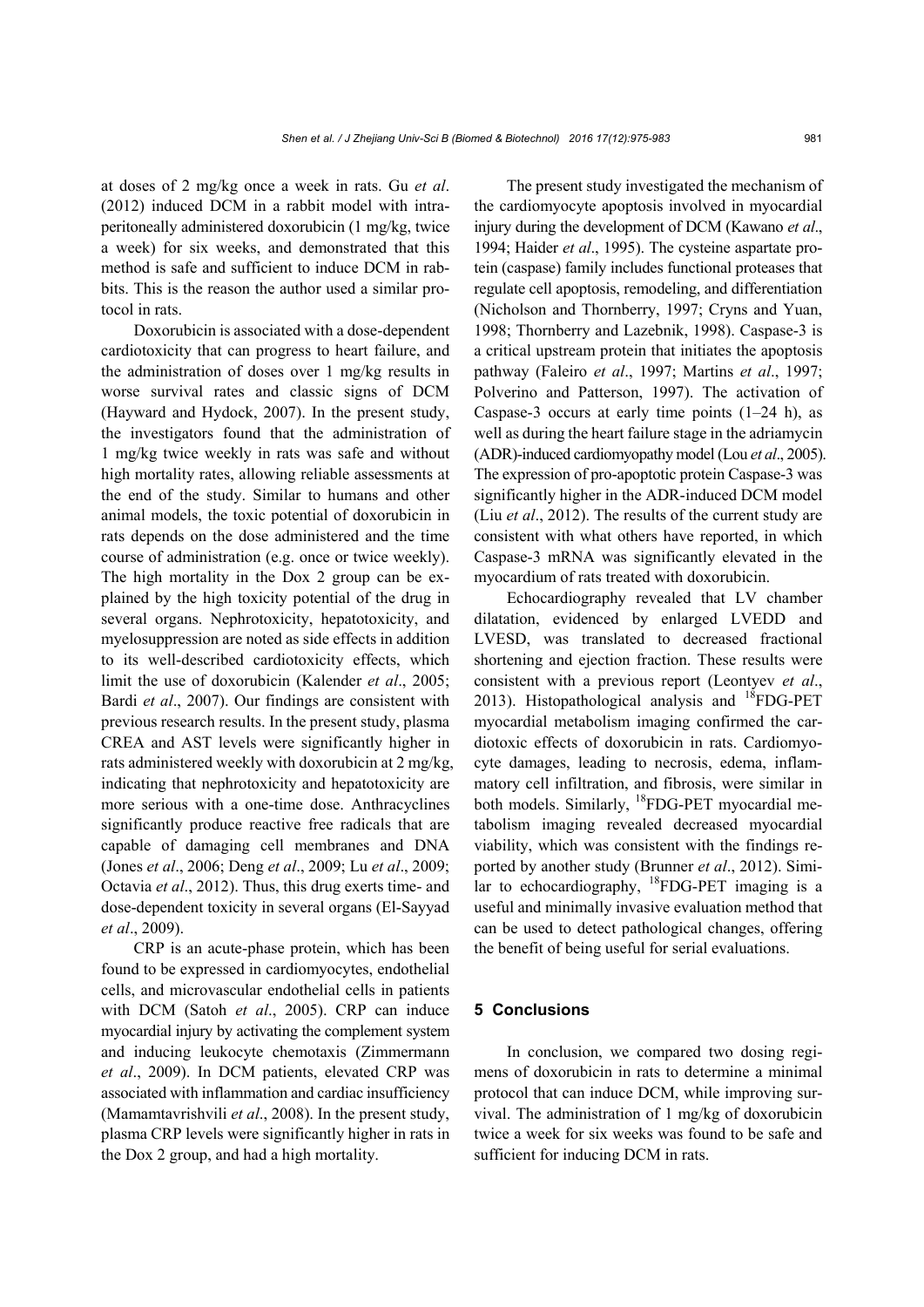#### **Contributors**

Li-juan SHEN carried out the molecular genetic studies, participated in the sequence alignment, and drafted the manuscript. Lan LI carried out the echocardiography. Qing-min XING carried out the immunoassays. Yong-liang XU participated in the sequence alignment. Yong-hua ZHOU participated in the design of the study and performed the statistical analysis. Shu LU conceived of the study, participated in its design and coordination, and helped to draft the manuscript. All authors read and approved the final manuscript.

#### **Compliance with ethics guidelines**

Li-juan SHEN, Shu LU, Yong-hua ZHOU, Lan LI, Qing-min XING, and Yong-liang XU declare that they have no conflict of interest.

All animal procedures were conducted in accordance with the Guide for the Care and Use of Laboratory Animals. Furthermore, the protocol was approved by the Animal Care and Use Committee of the Institute of Nanjing University of Chinese Medicine (Nanjing, China).

## **References**

Baba, S., Heike, T., Yoshimoto, M., et al., 2007. Flk1<sup>+</sup> cardiac stem/progenitor cells derived from embryonic stem cells improve cardiac function in a dilated cardiomyopathy mouse model. *Cardiovasc. Res.*, **76**(1):119-131. http://dx.doi.org/10.1016/j.cardiores.2007.05.013

Bardi, E., Bobok, I., Olah, A.V., *et al*., 2007. Anthracycline antibiotics induce acute renal tubular toxicity in children with cancer. *Pathol. Oncol. Res*., **13**(3):249-253. http://dx.doi.org/10.1007/BF02893506

- Brunner, S., Todica, A., Boning, G., *et al*., 2012. Left ventricular functional assessment in murine models of ischemic and dilated cardiomyopathy using  $[18F]FDG-$ PET: comparison with cardiac MRI and monitoring erythropoietin therapy. *EJNMMI Res*., **2**(1):43. http://dx.doi.org/10.1186/2191-219X-2-43
- Carvalho, C., Santos, R.X., Cardoso, S., *et al*., 2009. Doxorubicin: the good, the bad and the ugly effect. *Curr. Med. Chem*., **16**(25):3267-3285.

http://dx.doi.org/10.2174/092986709788803312

Cryns, V., Yuan, J., 1998. Proteases to die for. *Genes Dev.*, **12**(11):1551-1570.

http://dx.doi.org/10.1101/gad.12.11.1551

- Delgado-Roche, L., Hernandez-Matos, Y., Medina, E.A., *et al*., 2014. Ozone-oxidative preconditioning prevents doxorubicin-induced cardiotoxicity in Sprague-Dawley Rats. *Sultan Qaboos Univ. Med. J.*, **14**(3):e342-e348.
- Deng, S., Kruger, A., Schmidt, A., *et al*., 2009. Differential roles of nitric oxide synthase isozymes in cardiotoxicity and mortality following chronic doxorubicin treatment in mice. *Naunyn-Schmiedeberg's Arch. Pharmacol*., **380**(1): 25-34.

http://dx.doi.org/10.1007/s00210-009-0407-y

El-Sayyad, H.I., Ismail, M.F., Shalaby, F.M., *et al*., 2009.

Histopathological effects of cisplatin, doxorubicin and 5-flurouracil (5-FU) on the liver of male albino rats. *Int. J. Biol. Sci*., **5**(5):466-473. http://dx.doi.org/10.7150/ijbs.5.466

Faleiro, L., Kobayashi, R., Fearnhead, H., *et al*., 1997. Multiple species of CPP32 and MCh2 are the major active Caspases present in apoptotic cells. *EMBO*, **16**(9):2271- 2281.

http://dx.doi.org/10.1093/emboj/16.9.2271

- Gava, F.N., Zacche, E., Ortiz, E.M., *et al*., 2013. Doxorubicin induced dilated cardiomyopathy in a rabbit model: an update. *Res. Vet. Sci.*, **94**(1):115-121. http://dx.doi.org/10.1016/j.rvsc.2012.07.027
- Gu, R., Bai, J., Ling, L., *et al*., 2012. Increased expression of integrin-linked kinase improves cardiac function and decreases mortality in dilated cardiomyopathy model of rats. *PLoS ONE*, **7**(2):e31279. http://dx.doi.org/10.1371/journal.pone.0031279
- Haider, N., Narula, J., Hajjar, R.J., *et al*., 1995. Apoptosis in human explanted cardiomyopathic hearts suggests programmed progression of dilatedcardiomyopathy. *Circulation*, **92**(8):3479-3479.
- Handa, N., Magata, Y., Mukai, T., *et al*., 2007. Quantitative FDG-uptake by positron emission tomography in progressive hypertrophy of rat hearts in vivo. *Ann. Nucl. Med*., **21**(10):569-576. http://dx.doi.org/10.1007/s12149-007-0067-2
- Hayward, R., Hydock, D.S., 2007. Doxorubicin cardiotoxicity in the rat: an in vivo characterization. *J. Am. Assoc. Lab. Anim. Sci*., **46**(4):20-32.
- Ishida, M., Tomita, S., Nakatani, T., *et al*., 2004. Bone marrow mononuclear cell transplantation had beneficial effects on doxorubicin-induced cardiomyopathy. *J. Heart Lung Transplant*., **23**(4):436-445. http://dx.doi.org/10.1016/S1053-2498(03)00220-1
- Iwata, Y., Ohtake, H., Suzuki, O., *et al*., 2013. Blockade of sarcolemmal TRPV2 accumulation inhibits progression of dilated cardiomyopathy. *Cardiovasc. Res*., **99**(4): 760-768.

http://dx.doi.org/10.1093/cvr/cvt163

- Jones, R.L., Swanton, C., Ewer, M.S., 2006. Anthracycline cardiotoxicity. *Expert Opin. Drug Saf*., **5**(6):791-809. http://dx.doi.org/10.1517/14740338.5.6.791
- Kalender, Y., Yel, M., Kalender, S., 2005. Doxorubicin hepatotoxicity and hepatic free radical metabolism in rats. The effects of vitamin E and catechin. *Toxicology*, **209**(1):39-45.

http://dx.doi.org/10.1016/j.tox.2004.12.003

- Kawano, H., Okada, R., Kawano, Y., *et al*., 1994. Apoptosis in acute and chronic myocarditis. *Jpn. Heart*, **35**(6):745-750. http://dx.doi.org/10.1536/ihj.35.745
- Leontyev, S., Schlegel, F., Spath, C., *et al*., 2013. Transplantation of engineered heart tissue as a biological cardiac assist device for treatment of dilated cardiomyopathy. *Eur. J. Heart Fail*., **15**(1):23-35. http://dx.doi.org/10.1093/eurjhf/hfs200